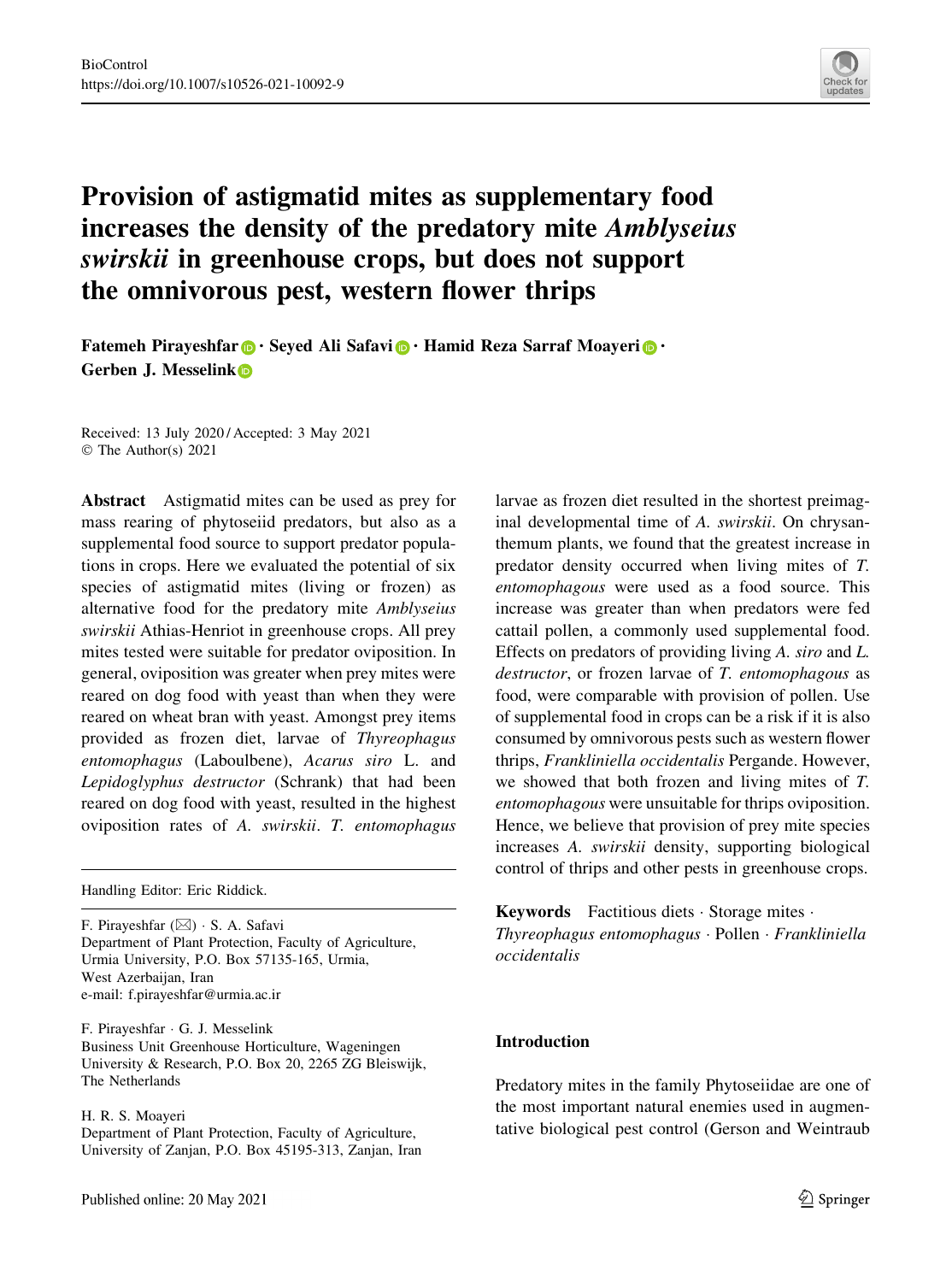[2007;](#page-9-0) McMurtry et al. [2013](#page-10-0); van Lenteren et al. [2018](#page-11-0)). A major breakthrough in biological control was the discovery that astigmatid mites could be used as prey/ food for rearing of phytoseiid predatory mites, enabling mass production of predators at low cost (Schliesske [1981;](#page-10-0) Ramakers and van Lieburg [1982](#page-10-0)). Many species of predatory mites are now mass produced on astigmatid mites, although the production systems reported in the literature remain limited (Bolckmans and van Houten [2006](#page-9-0); Simoni et al. [2006;](#page-10-0) Midthassel et al. [2013\)](#page-10-0). Generalist phytoseiid predatory mites, classified as Type III, feed on multiple prey species and also pollen (McMurtry et al. [2013\)](#page-10-0), and are the predatory mites best suited to mass rearing on astigmatids (Barbosa and de Moraes [2015\)](#page-9-0). Amongst them, Amblyseius swirskii (Athias-Henriot) is widely used because of its efficacy against a wide range of important pests, including thrips, whiteflies and plant-feeding mites (Nomikou et al. [2002;](#page-10-0) Messelink et al. [2006](#page-10-0), [2008,](#page-10-0) [2010](#page-10-0); Arthurs et al. [2009;](#page-9-0) van Maanen et al. [2010](#page-11-0)). Currently, A. swirskii is used in more than 50 countries for biological pest control in vegetable and ornamental crops, making it one of the most successful biological control agents worldwide (Buitenhuis et al. [2015](#page-9-0); Calvo et al. [2015](#page-9-0); Janssen and Sabelis [2015\)](#page-10-0). However, releases of predatory mites do not always result in good establishment, mainly due to a lack of suitable food sources in the crops. This is particularly the case in ornamental crops where pest tolerance is low.

One solution to overcoming food scarcity is the provision of alternative food sources (Messelink et al. [2014;](#page-10-0) Janssen and Sabelis [2015](#page-10-0)). Pollen has been widely used as an alternative food source and can successfully support predatory mite populations and increase pest control (Nomikou et al. [2010](#page-10-0)). However, pollen is also an excellent food source for pests such as western flower thrips, Frankliniella occidentalis Pergande leading to temporarily high thrips densities under some circumstances (van Rijn et al. [2002](#page-11-0); Leman and Messelink [2015;](#page-10-0) Vangansbeke et al. [2016](#page-11-0)). Besides pollen, there are many other factitious (nonnatural) hosts that offer opportunities as alternative food sources for predatory mite populations in crops. These include Artemia sp. cysts, Ephestia kuehniella Zeller eggs and different species of astigmatid mites (Hoogerbrugge et al. [2008](#page-9-0); Messelink et al. [2009](#page-10-0)).

Astigmatid mites as an alternative food for predatory mites has particular potential because of the low cost of mass production and the recent finding that, for at least one species, they do not support reproduction of thrips (Pirayeshfar et al. [2020](#page-10-0)). The use of astigmatid mites in greenhouse crops is increasingly being explored in practice (Messelink et al. [2014](#page-10-0)). Many species of astigmatid mites have been evaluated for use in the mass production of predatory mites, such as Acarus farris (Oudemans) (Ramakers and van Lieburg [1982\)](#page-10-0), Carpoglyphus lactis (L.) (Bolckmans and van Houten [2006;](#page-9-0) Nguyen et al. [2013\)](#page-10-0), Suidasia medanenesis (Oudemans) (Midthassel et al. [2013](#page-10-0)), Lepidoglyphus destructor (Schrank) (Simoni et al. [2006\)](#page-10-0) and Tyrophagus putrescentiae (Schrank) (Riahi et al. [2017\)](#page-10-0). However, little is known about the performance of different astigmatid mite species in crops and their potential contribution as alternative food for predatory mite populations.

Prey mites that are suitable for mass rearing are not necessarily suitable for application in the crop, because of the totally different environmental conditions in crops compared with mass rearing systems. Considerations for evaluation include whether astigmatid mites cause any potential feeding damage to young and soft plant tissues (Hiroshi [1991](#page-9-0)), and whether high numbers of astigmatid mites pose a risk to human health because of their association with allergies (Johansson et al. [1994;](#page-10-0) Hubert et al. [2018](#page-9-0)). One method to minimize the risk of allergies is to freeze-kill the mites before application. This was recently evaluated for the astigmatid mite T. putrescentiae by Pirayeshfar et al. ([2020\)](#page-10-0) who found that frozen stages could support development and oviposition of A. swirskii in the laboratory, but not on plants in a greenhouse. Based on this study, we hypothesise that it might be worthwhile testing the same method with other astigmatid mite species. Interestingly, the study of Pirayeshfar et al. [\(2020](#page-10-0)) showed that both the prey life stage and the food on which it had been reared affected predatory mite performance. Highest oviposition rates in predatory mites were achieved when they were fed on diets based on frozen prey larvae.

In the current study, the potential of living and frozen stages (eggs and larvae) of six species of astigmatid mites to support oviposition and population increase of A. swirskii were compared with two sources of pollen. In addition, we evaluated the suitability of astigmatid mite stages as a food source for F. occidentalis. The purpose of this study was to select the most suitable astigmatid mite species based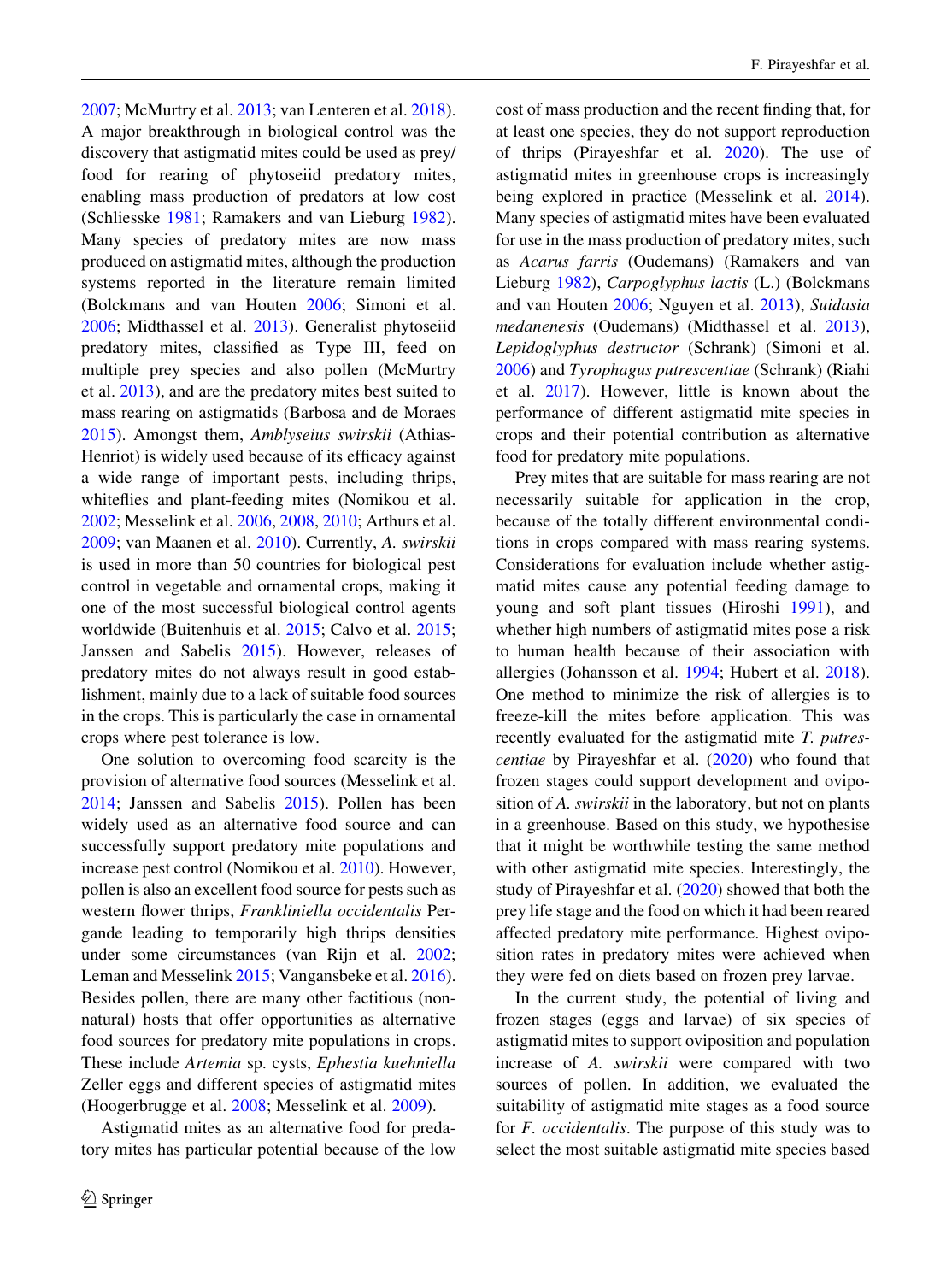on nutritional value and how they were presented (living or frozen) as an alternative food source for supporting populations of the predatory mite A. swirskii in greenhouse crops.

## Materials and methods

## Mite and thrips cultures

The stock colony of A. swirskii was initially obtained from Koppert Biological Systems (Berkel en Rodenrijs, The Netherlands) and subsequently reared on pollen provided to leaves of sweet pepper, Capsicum annuum L. cv. Spider (Enza Zaden, Enkhuizen, The Netherlands). The leaves were placed upside down on water-saturated cotton wool in plastic containers  $(18 \times 12 \times 5$  cm). Wet tissue papers were attached to the edge of the leaves to provide moisture and prevent predatory mites from escaping (van Rijn and Tanigoshi [1999\)](#page-11-0). The predators were fed every two days with cattail pollen (Typha angustifolia L.) as a standard diet for A. swirskii rearing (Nguyen et al. [2013\)](#page-10-0). All laboratory oviposition experiments were done with 4–5 day-old A. swirskii females collected from the laboratory culture, but for the greenhouse trial, the predatory mites came directly from the commercial product obtained from Koppert (which had been reared on *C. lactis* with bran).

Six species of astigmatid mites from four families were evaluated: (1) Acaridae: Thyreophagus entomophagus (Laboulbene), Aleuroglyphus ovatus (Tropeau) and Acarus siro L.; (2) Suidasiidae: Suidasia nesbitti Hughes and (3) Glycyphagidae: L. destructor and (4) Carpoglyphidae: C. lactis. The astigmatid mites came from various sources and had been maintained for several years by BU Greenhouse Horticulture of Wageningen University and Research in the Netherlands. For each species, two colonies were established and each maintained on a different food source in order to produce prey mites with different nutritional values.

All astigmatid mite species were reared on either wheat bran (Havens, Maashees, The Netherlands) or crushed dry dog food (Royal Canin, Veghel, The Netherlands). Wheat bran represents a low fat, low protein and high carbohydrate diet while crushed dog food represents a high fat, high protein and low carbohydrate diet (Erban et al. [2015\)](#page-9-0). Both diets were supplemented with the same quantity of instant dry bakers' yeast (Mauripan, Hampton, United Kingdom) (50/50 by weight), which is known to be a suitable food source for astigmatid mites (Huang et al. [2013\)](#page-9-0). While yeast also contains proteins, the difference in protein level between the two diets remained constant after addition of the yeast. Although yeast was present in two diets, based on their main constituent, both of diets are referred to as 'dog food' and 'bran' from here.

Each astigmatid mite species was reared for several generations in a plastic box (10 cm in diameter, 6 cm in high) which was embedded in a larger glass container (14 cm diameter, 8 cm high) covered with a lid and filled with a 1 cm layer of a saturated  $KNO_3$  solution to prevent mite escape and provide a high and constant humidity level of 93% (Winston and Bates [1960](#page-11-0)). Colonies of A. swirskii were maintained in a different climate chamber to the astigmatid prey mites but both were under long day illumination (L:D 16:8) at 25  $\mathrm{^{\circ}C}$ and 70% RH.

Western flower thrips, *F. occidentalis* were maintained for many generations on flowering chrysanthemum plants (Dendranthema grandiflora Tzvelev cv. Tapas Time), in a separate greenhouse compartment, and provided with artificial light and heating during winter. The plants were kept in cages to avoid contamination by other herbivores and replaced frequently.

#### Factitious prey diets

For each astigmatid mite species, six different factitious diets were prepared (36 treatments in total) as follows: (1) by life stage (mixed living, frozen eggs or frozen larvae) and (2) by prey mite diet (dog food or bran) (Table [1\)](#page-3-0). The eggs of all astigmatid mite species were individually separated from other life stages by sieving colonies through a 100 µm mesh screen and stored at  $-20$  °C for at least 4 h before use in the experiments. A proportion of the sieved eggs (instead of being stored at  $-20$  °C) were incubated for 48–72 h under the conditions described previously, until more than 80% developed into larvae, which was confirmed under a dissecting microscope. Newly hatched larvae were also stored at  $-20$  °C for at least 24 h before use in experiments (Pirayeshfar et al. [2020\)](#page-10-0). Before experimental use, frozen diets were thawed at room temperature (20  $\pm$  2 °C) for ca. 30 min. Cattail pollen (Nutrimite TM) was supplied by Biobest N.V.,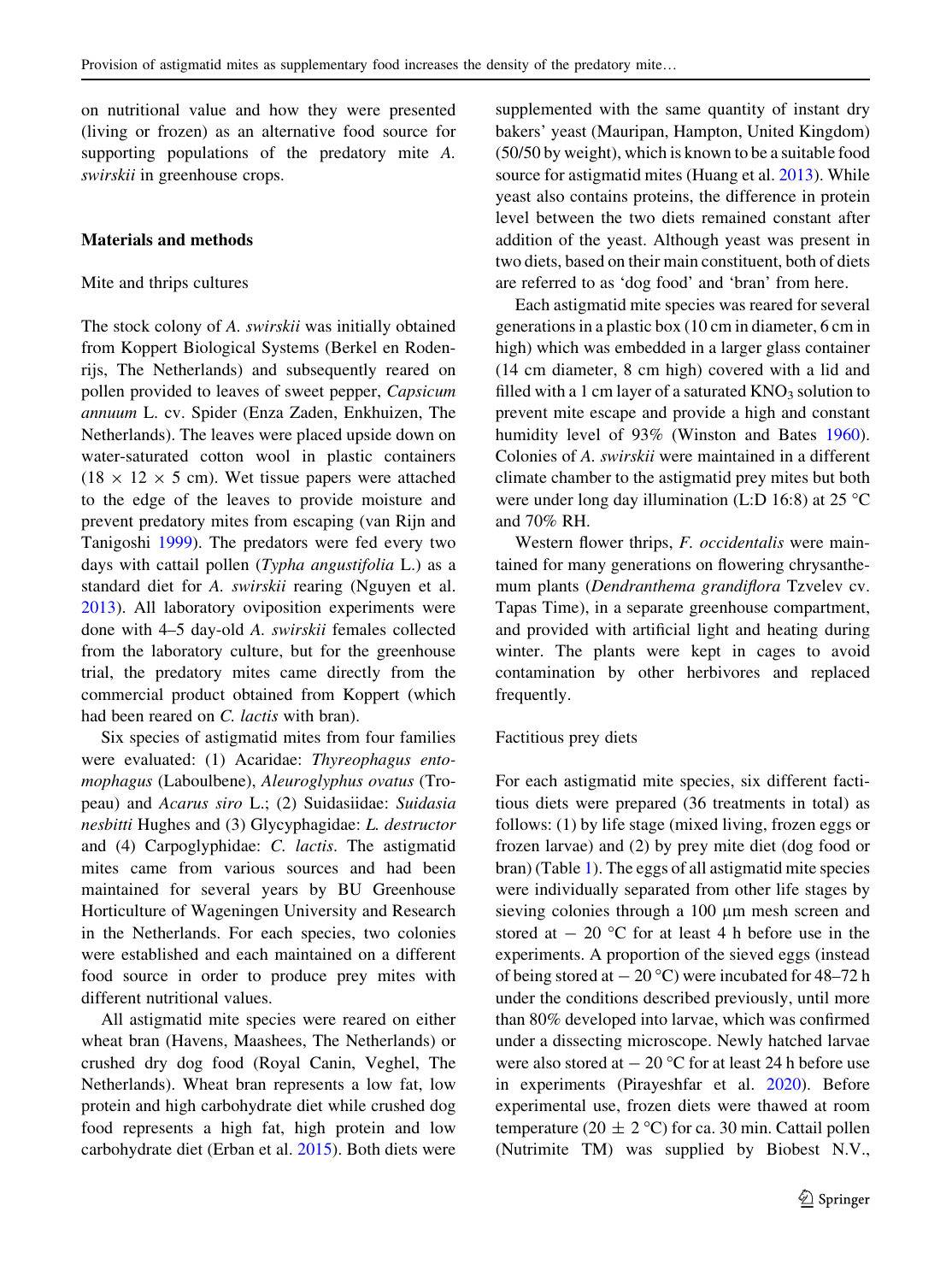<span id="page-3-0"></span>Table 1 Different diets based on six species of astigmatid prey mites, Thyreophagus entomophagus, Aleuroglyphus ovatus, Acarus siro, Suidasia nesbitti, Lepidoglyphus destructor and Carpoglyphus lactis

| Mite composition  | Food substrate           |
|-------------------|--------------------------|
| Mixed life stages | Wheat bran $+$ dry yeast |
| Mixed life stages | Dog food $+$ dry yeast   |
| Frozen eggs       | Wheat bran $+$ dry yeast |
| Frozen larvae     | Wheat bran $+$ dry yeast |
| Frozen eggs       | Dog food $+$ dry yeast   |
| Frozen larvae     | Dog food $+$ dry yeast   |
|                   |                          |

(Westerlo, Belgium) and used as a reference for all laboratory and greenhouse trials. Olive (Olea europaea L.) pollen was used as a second reference, because it is easily collected in large quantities and is known to support reproduction of A. swirskii (Kumar et al. [2014;](#page-10-0) Nemati et al. [2019\)](#page-10-0). The olive pollen in our study was provided by the Olive Research Station of Tarom, Zanjan, Iran. For long-term storage, both pollens were stored at  $-20$  °C.

## Oviposition of A. swirskii

Oviposition rates of the predatory mite, A. swirskii feeding on the 36 factitious diets and two pollen sources (cattail or olive) were measured over three consecutive days. Peak oviposition rates of phytoseiid mites (which occur during the first days after the preoviposition period) are known to be strongly correlated with population growth rates (Janssen and Sabelis [1992](#page-10-0)) and so we limited the time period for measurement of oviposition to only three days. Data from the first day were omitted to limit effects of the pre-experimental diet (Sabelis [1990\)](#page-10-0). Gravid female A. swirskii (4–5 days since adult emergence) were placed individually on 2.5 cm sweet pepper (C. annuum) leaf discs in 5 cm diameter Petri dishes. Each leaf disc was floating on water with the abaxial side uppermost and fixed with a modified paper clip stand that had been glued to the base of the Petri dish before filling with water (Pirayeshfar et al. [2020](#page-10-0)). Dishes were closed with a fine mesh lid to allow ventilation. Each disc had a leaf axil as a domatium for A. swirskii oviposition (Faraji et al. [2002\)](#page-9-0). There were 20 replicate experimental units for each food treatment. According to food treatment, the diet was introduced into each unit in the following quantities:

0.01 g of pollen, 0.01 g frozen diet, or 40–50 mixed living life stages (predominantly eggs and larvae). Predatory mite eggs were counted and removed daily to prevent cannibalism. Based on this oviposition experiment, we selected the astigmatid mite species with greatest potential for subsequent trials. The experiment was done in a climate chamber under long day illumination (L:D 16:8) at 25 °C and 70% RH.

Survival and juvenile development

Based on the observed oviposition rates of A. swirskii fed on different food diets (pollens and frozen diets), we selected five food treatments to evaluate immature developmental time and survival of A. swirskii. To obtain synchronized A. swirskii eggs, ca. 100 mated females were transferred from the cultures to a new rearing arena (larger than the oviposition experimental unit) with cattail pollen. After 24 h, their eggs were transferred individually to the experimental units, as described for the oviposition experiment. Diets were added to each unit (0.01 g) after larval emergence. Old diet was removed every 48 h and replaced with fresh diet. The duration of each life stage was determined based on the presence of exuvia as evidence of moulting. Survival and development of individuals were recorded daily until mites reached adulthood. There were 20 replicates for each diet. The experiment was done in a climate chamber under long day illumination (L:D 16:8) at 25  $\degree$ C and 70% RH.

# Greenhouse trial

Based on the two laboratory experiments, eight food treatments, including the two reference pollens (cattail and olive) and six factitious prey diets (frozen and living stages of three species of the prey mites) were selected to assess their influence on establishment and population growth of A. swirskii on chrysanthemum plants in a greenhouse trial. The selected prey mites were A. siro, L. destructor and T. entomophagus, which were all reared on dog food. The trial was done in two adjacent greenhouse compartments at Wageningen University & Research, BU Greenhouse Horticulture in Bleiswijk, The Netherlands. Each compartment had an area of  $24 \text{ m}^2$  and three tables, each of  $7 \text{ m}^2$ . The trial was set up using a randomized complete block design with five replicates using each table as a block with eight treatments (two tables in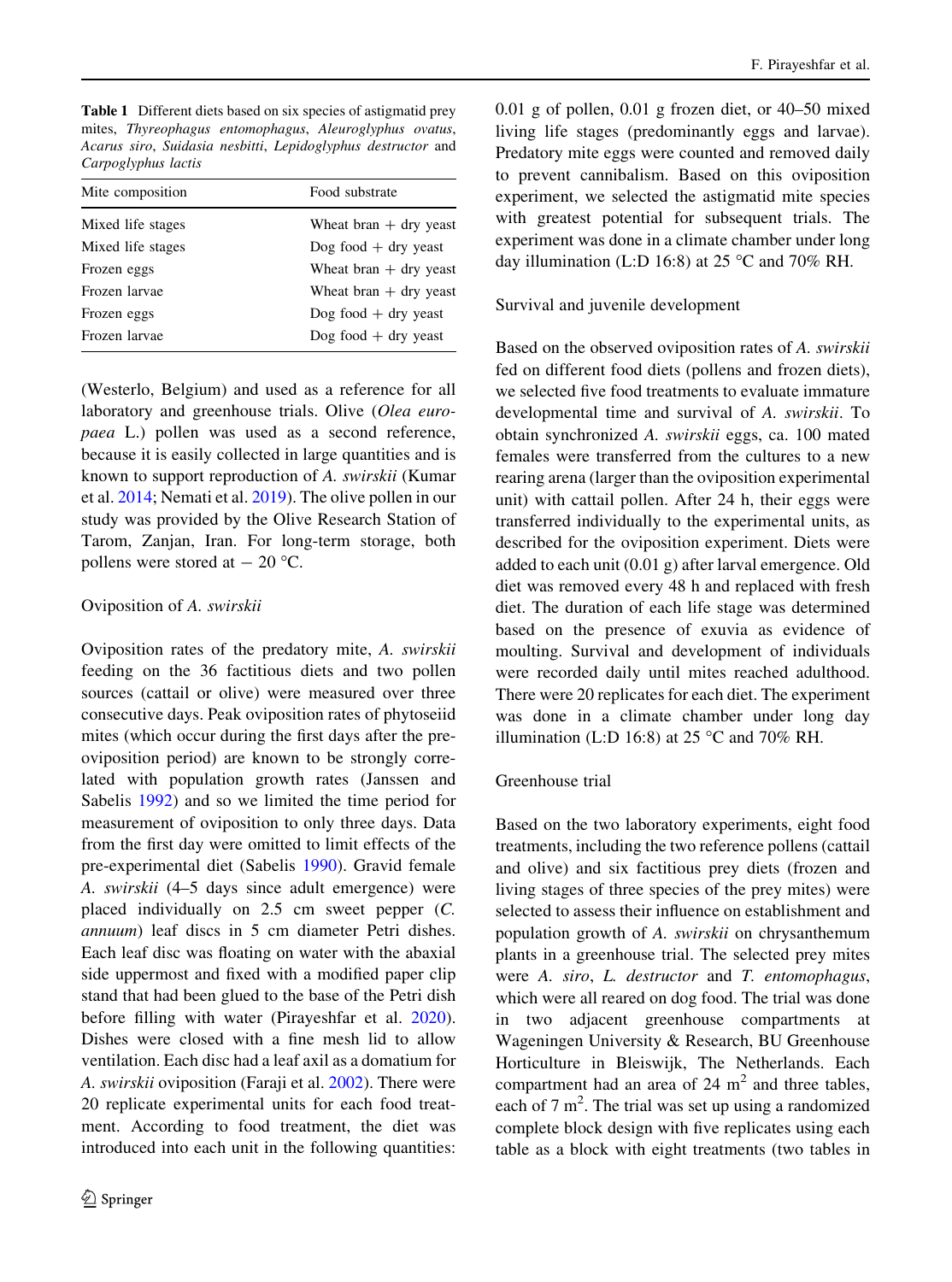one compartment and three in the other). Young chrysanthemum plants (Dendranthema  $\times$  grandiflorum cv. Baltica) were supplied by Deliflor (Maasdijk, The Netherlands) and were planted in 12 cm diameter pots filled with peat. Each experimental unit (serving as a replicate) contained nine pots, each with one plant bearing 6–8 leaves at the start of the trial. All plants were placed on water-saturated irrigation mats to prevent predatory mite migration and minimise contamination amongst treatments. Plants were irrigated with a standard nutrient solution using an ebb-andflow irrigation system for 10 min per day. Predatory mites were introduced by adding three sweet pepper leaf discs (4 cm diameter) each containing 15 gravid female A. swirskii on top of the nine plants in each treatment (45 in total, thus approximately five per plant). The predatory mites were collected using a fine brush directly from the commercial product and placed on the pepper leaves for transfer. Food treatments  $(0.06 \text{ g plant}^{-1})$  were added shortly after the predator releases by dusting with a fine brush to achieve an even distribution. For treatments containing living stages of the prey mites, approximately 500 different mobile stages were released per plant (counted based on weight). Population density of A. swirskii was monitored weekly for five consecutive weeks, before the flowering stage of chrysanthemum began, starting one week after releasing the predatory mites. All stages of A. swirskii on 18 randomly picked leaves per replicate (two leaves per plant) were counted. Temperature and RH during the experiment were recorded every 5 min with a climate recorder (Hoogendoorn Growth Management, Vlaardingen, the Netherlands). The climatic conditions in the two adjacent compartments were similar: the average temperature was 19.3 °C (range 12.2–29.6 °C) and 19.3 °C (range 12.8–28.4 °C) and the average RH 72% (range 46–88%) and 72% (range 47–87%).

# Oviposition of F. occidentalis on astigmatid mite diets

Based on the results from the laboratory experiments and greenhouse trial, we selected the most promising astigmatid food treatments and evaluated their suitability as food sources for western flower thrips. The mite diets were compared with the two reference pollen diets. Food suitability was assessed by measuring the oviposition rates of  $F$ . *occidentalis* females when fed on these diets for four consecutive days, using a double parafilm method modified from that of Teulon and Penman ([1991\)](#page-11-0). Each experimental unit was made of a perspex cylinder (30 mm height and 25 mm diameter) that was closed with a mesh (size 80 um) at one end to allow ventilation and by two layers of stretched parafilm at the other end. Four food diets were evaluated: (1) cattail pollen  $(0.03 \text{ g unit}^{-1})$ , (2) olive pollen  $(0.03 \text{ g unit}^{-1})$ , (3) mixed living stages of T. entomophagus (about 100 mites, predominantly eggs and larvae per unit) and (4) frozen larvae of T. entomophagus (0.03 g unit<sup>-1</sup>). After adding the diets, three F. occidentalis females of unknown age were introduced into each unit and then immediately covered with a first layer of parafilm to retain the thrips inside the cylinder. After placing small droplets of water on the surface of the first layer of parafilm, the second layer was also covered. The number of eggs laid in the double parafilm membrane was counted daily. Each food treatment had 17 replicates (units).

## Statistical analysis

To analyse the effects of diet on oviposition rates of A. swirskii (mean of days 2 and 3) and oviposition rates of thrips (mean of days 2, 3 and 4), we fitted generalised linear models (GLM) with a Poisson error distribution and log link function. Dispersion parameters were estimated to correct for overdispersion. Diet effects on juvenile developmental time of A. swirskii were also analysed with GLM, but with a normal distribution and identity link function for protonymphs and deutonymphs and a gamma distribution with a reciprocal link function for the total juvenile developmental time. Pairwise t-test were performed assuming that parameter estimates are approximately normally distributed (McCullagh and Nelder, [1983](#page-10-0)). We used Fisher's exact test to analyse differences in juvenile mortality among treatments. Population dynamics of predatory mites over time (total numbers of all stages) in the greenhouse trial were analysed using a generalized linear mixed model (GLMM) with a Poisson error distribution and log link function and an estimated dispersion parameter. We evaluated the statistical significance using an approximate F-test (Kenward and Roger [1997](#page-10-0)). Predatory mite density was the response variate, and food treatment was the fixed factor. Both block and time were included as random factors (time nested in block). Differences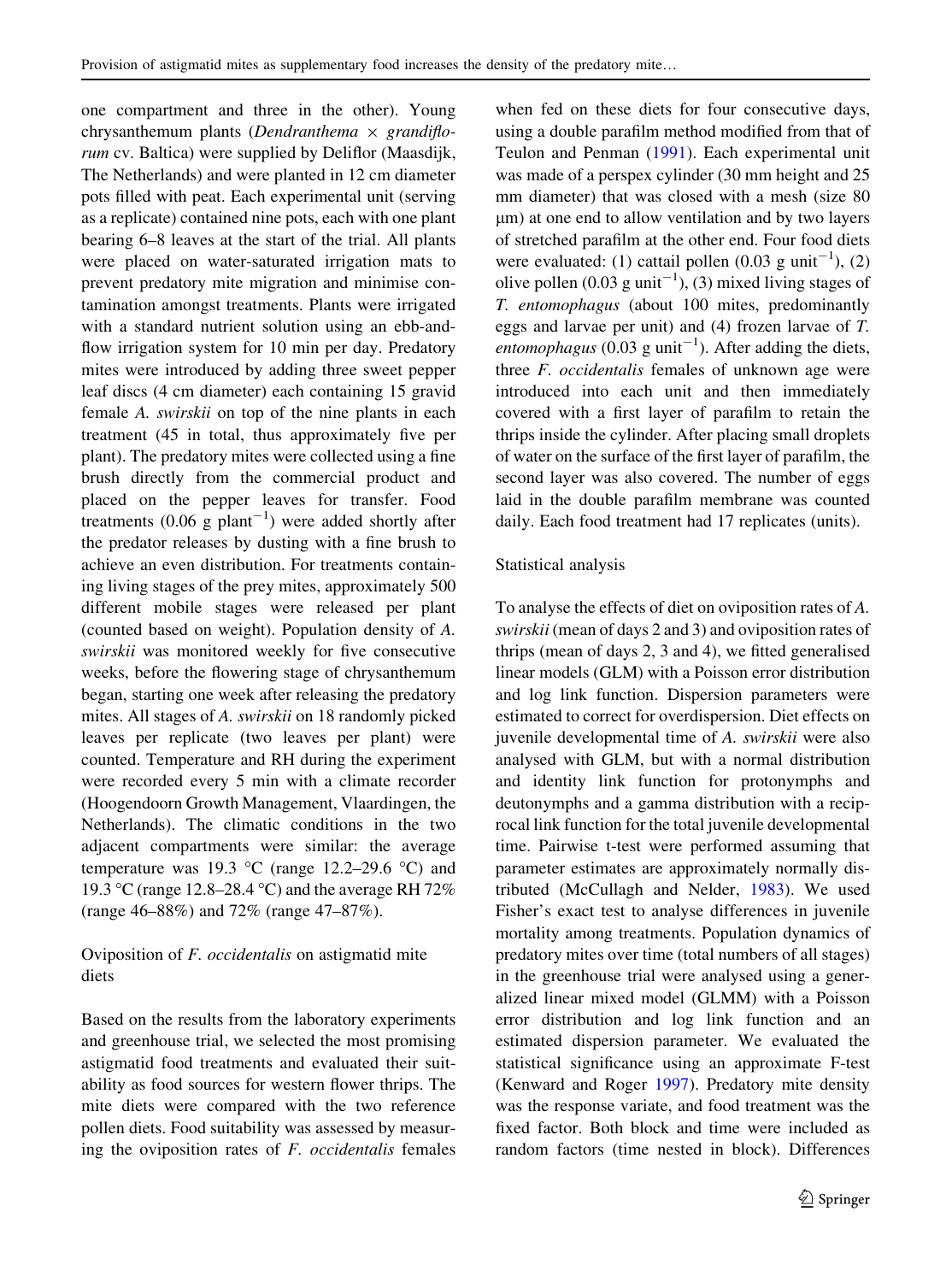amongst treatments were compared using pairwise  $t$  tests. All statistical analyses were done using the statistical package GenStat (Release 19.1).

# **Results**

Oviposition of A. swirskii

There was a significant effect of diet treatment on oviposition rates of A. swirskii  $(F_{37,759} = 9.68,$  $p < 0.001$ ). In general, oviposition rates of A. swirskii increased when prey mites had been fed with dog food compared with bran, but this increase was only significant for A. siro, A. ovatus and L. destructor (Fig. [1](#page-6-0)). Oviposition rates of A. swirskii on prey mites were highest in the A. siro treatment (when fed with dog food), reaching similar rates as that achieved by A. swirskii in the pollen treatment. Oviposition rates of A. swirskii in all other diets of living prey mite species (when fed dog food) were similar to each other (Fig. [1](#page-6-0)). In general, highest A. swirskii oviposition rates were achieved in frozen prey mite treatments (when fed with dog food) (Fig. [1](#page-6-0)). Highest A. swirskii oviposition rates were achieved on the prey mite A. siro, followed by L. destructor, T. entomophagus, S. nesbitti and C. lactis. A lower oviposition rate was observed in the A. ovatus prey mite treatment (Fig. [1](#page-6-0)). The mean two-day oviposition rate of A. swirskii on olive pollen (not shown in Fig. [1\)](#page-6-0) was not significantly different from cattail pollen  $(3.45 \pm 0.34)$  versus  $4.25 \pm 0.32$ , respectively).

# Survival and juvenile development

The predatory mite A. swirskii survived and successfully developed on all diets evaluated. Significant differences amongst treatments were observed for the duration of the protonymph stage  $(F_{4,99} = 19.02)$ ,  $p < 0.001$ ), deutonymph stage (F<sub>4,99</sub> = 5.60,  $p < 0.001$ ) and the total juvenile development time from larva to adult  $(F_{4,99} = 18.98, p < 0.001)$ (Table [2\)](#page-7-0). Developmental time was shortest in the olive pollen treatment, but mortality was also higher on olive pollen than the other diets  $(p = 0.045)$ ; Fisher's exact test, Table [2](#page-7-0)). When fed the frozen prey diets, developmental time of A. swirskii, from larva to adult, was significantly longer for *L. destruc*tor than for T. entomophagous and A. siro.

Consumption of all frozen diets resulted in a longer developmental time for A. swirskii than consumption of the pollen treatments (Table [2](#page-7-0)).

# Greenhouse trial

There was a significant effect of treatment on the population densities of predatory mites on chrysanthemum plants  $(F_{7, 168} = 46.17, p < 0.001, Fig. 2)$  $(F_{7, 168} = 46.17, p < 0.001, Fig. 2)$  $(F_{7, 168} = 46.17, p < 0.001, Fig. 2)$ . Supplementation with mixed living stages of T. entomophagus (Te) resulted in the highest overall densities of A. swirskii (Fig. [2\)](#page-7-0). Frozen diets based on A. siro (frozen As) and L. destructor (frozen Ld) did not support the A. swirskii population, but the diet based on larvae of T. entomophagous (frozen Te) was as effective in supporting A. swirskii as the diet based on living mites of A. siro (As) and slightly less effective than the diet based on cattail, pollen (Fig. [2](#page-7-0)). Moreover, when supplied with olive pollen, predator density was significantly lower than when supplied with cattail pollen (Fig. [2\)](#page-7-0).

Oviposition of F. occidentalis on astigmatid mite diets

The oviposition rates of western flower thrips, F. occidentalis, were significantly affected by food treatment ( $F_{4,84} = 98.06$ ,  $p < 0.001$ , Fig. [3\)](#page-7-0). Oviposition rates were higher in the cattail and olive pollen treatments than in the treatments providing living and frozen stages of T. entomophagus, which were not significantly different from the treatment without food (Fig. [3\)](#page-7-0).

# **Discussion**

This study shows that providing prey mites in crops has substantial potential for increasing predatory mite densities. All six tested prey mite species were suitable food sources for reproduction of A. swirskii in small arenas. Three selected species, T. entomophagous, A. siro and L. destructor, were also successful in increasing densities of predatory mites in the greenhouse. The most successful prey mite in the greenhouse was T. entomophagous. When feeding on T. entomophagous diets, predatory mites reached even higher densities than when fed on cattail pollen, which is a supplemental food source that is commonly used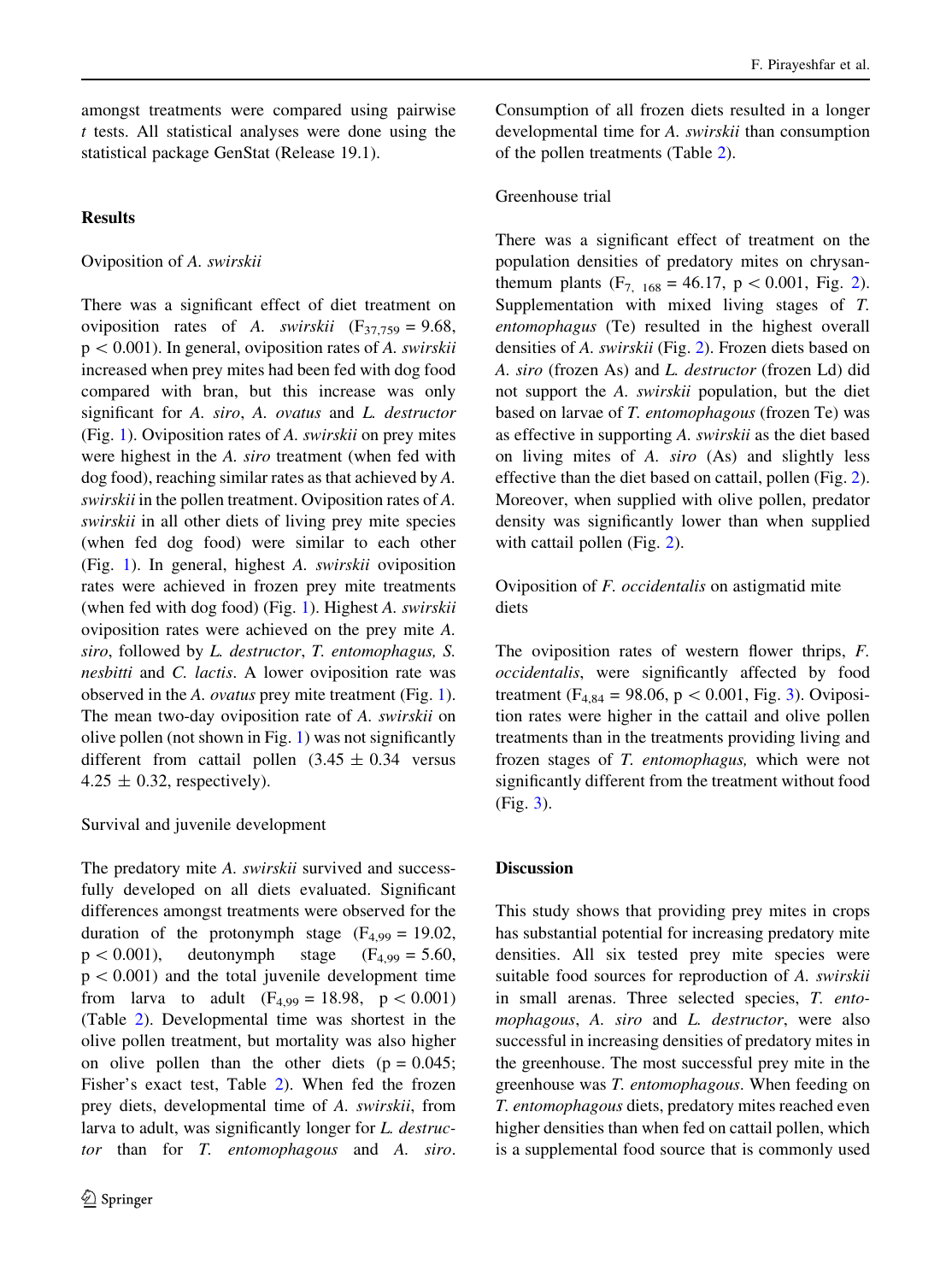<span id="page-6-0"></span>Fig. 1 Daily oviposition rates of the predatory mite Amblyseius swirskii on different factitious foods based on six species of astigmatid mites [Thyreophagus entomophagus (a), Acarus siro (b), Lepidoglyphus destructor (c). Aleuroglyphus ovatus (d), Suidasia nesbitti (e) and Carpoglyphus lactis (f)], in comparison with cattail pollen (Typha angustifolia). All prey mite species were reared on dog food (high protein) or bran (high carbohydrate) as food substrates. Data presented are mean numbers of eggs  $(\pm \text{ SE})$  per female per day based on oviposition on day 2 and 3, since the predators were allowed to feed on the food treatments. Different letters above bars represent significant differences amongst treatments (pairwise  $t$  tests after a Poisson regression with overdispersion:  $p < 0.05$ )



in greenhouse crops (Pijnakker et al. [2016\)](#page-10-0). Lepidoglyphus destructor was the next best supplementary diet, increasing predatory mite densities to similar levels as the treatment with cattail pollen. Predatory mites performed less well on a diet of A. siro in the greenhouse trial compared with the other two prey mite species. Based on the laboratory oviposition experiment, we would have expected a different outcome. In this experiment we found the highest A. swirskii oviposition rates in the A. siro treatments. Maybe the longer developmental time of juvenile predatory mites on L. destructor and A. siro compared with T. entomophagous (tested on frozen stages) could explain this difference between laboratory oviposition and greenhouse results. However, other aspects of the greenhouse trial might have contributed, such as the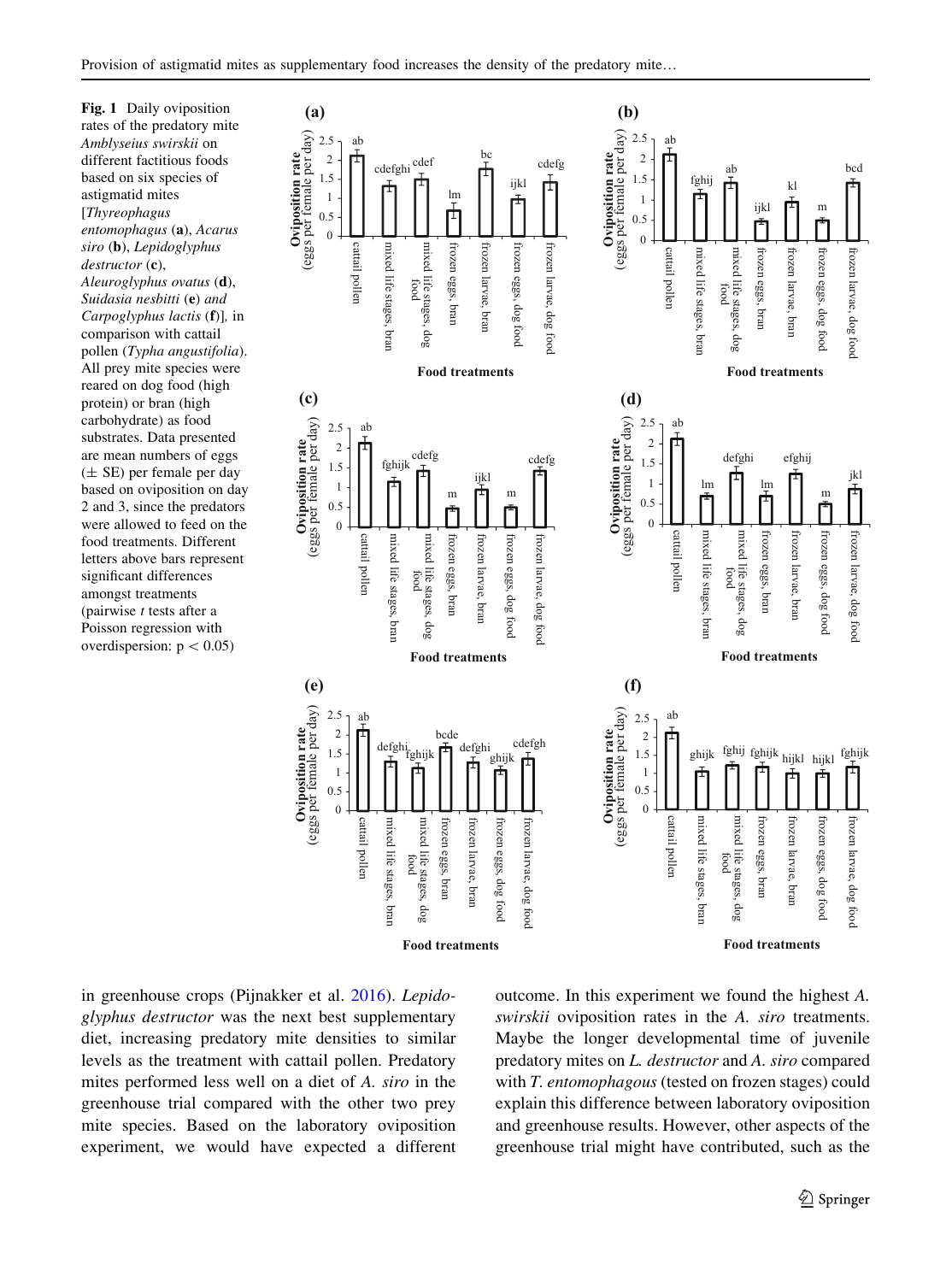<span id="page-7-0"></span>**Table 2** Survival and mean developmental time (days  $\pm$  SE) of immature stages of the predatory mite *Amblyseius swirskii* fed on different food treatments

| Food treatments                            | Larva          | Protonymph                  | Deutonymph      | Total          | Survival $(\%)$  |
|--------------------------------------------|----------------|-----------------------------|-----------------|----------------|------------------|
| Cattail pollen                             | $1.0 \pm 0.0a$ | $1.9 \pm 0.1c$              | $1.4 \pm 0.1$ h | $4.3 \pm 0.2c$ | $100.0 \pm 0.0a$ |
| Olive pollen                               | $1.0 \pm 0.0a$ | $1.1 \pm 0.1d$              | $1.6 \pm 0.2$   | $3.8 \pm 0.2d$ | $75.0 \pm 0.2b$  |
| Frozen larvae of <i>Acarus siro</i>        | $1.0 \pm 0.0a$ | $2.6 \pm 0.2$ ab            | $1.7 \pm 0.1$ h | $5.4 \pm 0.2$  | $100.0 \pm 0.0a$ |
| Frozen larvae of Lepidoglyphus destructor  | $1.0 \pm 0.0a$ | $2.7 \pm 0.2a$              | $2.3 \pm 0.1a$  | $6.0 \pm 0.2a$ | $100.0 \pm 0.0a$ |
| Frozen larvae of Thyreophagus entomophagus | $1.0 \pm 0.0a$ | $2.2 \pm 0.2$ <sub>bc</sub> | $1.7 \pm 0.2$   | $5.0 \pm 0.2$  | $100 \pm 0.0a$   |
|                                            |                |                             |                 |                |                  |

All species of the astigmatid prey mites were reared on dog food. Different letters within the same column show significant differences amongst treatments (LSD test:  $p < 0.05$ )



Fig. 2 Population dynamics of the predatory mite Amblyseius swirskii on chrysanthemum plants when fed on one of eight food treatments: cattail pollen (Typha angustifolia); olive pollen (Olea europaea); mixed living stages of Acarus siro (As), Lepidoglyphus destructor (Ld) and Thyreophagus entomophagus (Te); frozen larvae of A. siro (frozen As), L. destructor (frozen Ld) and T. entomophagus (frozen Te). All prey mite species were reared on dog food. Data presented are the mean (± SE) densities of all stages of predatory mites per 18 leaves. Different letters represent significant differences amongst treatments over time (pairwise t tests after a Poisson regression with overdispersion:  $p < 0.05$ )

behaviour and survival of the living prey mites on plants. For example, L. destructor is known to run much faster than the other prey mite species evaluated, which might have affected the encounter rates with predatory mites on plants (based on personal observations). Based on the oviposition rates observed in the laboratory, we would also have expected a stronger population growth of A. swirskii on plants provided with cattail pollen than on plants with prey mites. This difference between the laboratory and greenhouse trial might be explained by the different background of the predatory mites we used. The predatory mites used in



Fig. 3 Mean  $(\pm \text{ SE})$  number of eggs per female western flower thrips, Frankliniella occidentalis per day, when feeding on one of four food treatments over three consecutive days. The food treatments were: cattail pollen (Typha angustifolia), olive pollen (Olea europaea), mixed living stages of Thyreophagus entomophagus reared on dog food (living T. e), or frozen larvae of T. entomophagus reared on dog food (frozen T. e). Different letters above bars represent significant differences amongst treatments (pairwise t tests after a Poisson regression with overdispersion:  $p < 0.05$ ), based on the average number of eggs per female produced in three days

the laboratory experiment came from cultures reared on pollen, but the predatory mites used in the greenhouse trial came from a commercial product reared on bran and prey mites. A recent study by Nemati and Riahi [\(2020](#page-10-0)) showed that the performance of A. swirskii increased after multiple generations on pollen. Thus, the predatory mites used in the laboratory experiment might have been better adapted to pollen feeding than the predatory mites used in the greenhouse trial. Another possible reason might be that pollen quality decreased faster in the greenhouse than in the laboratory.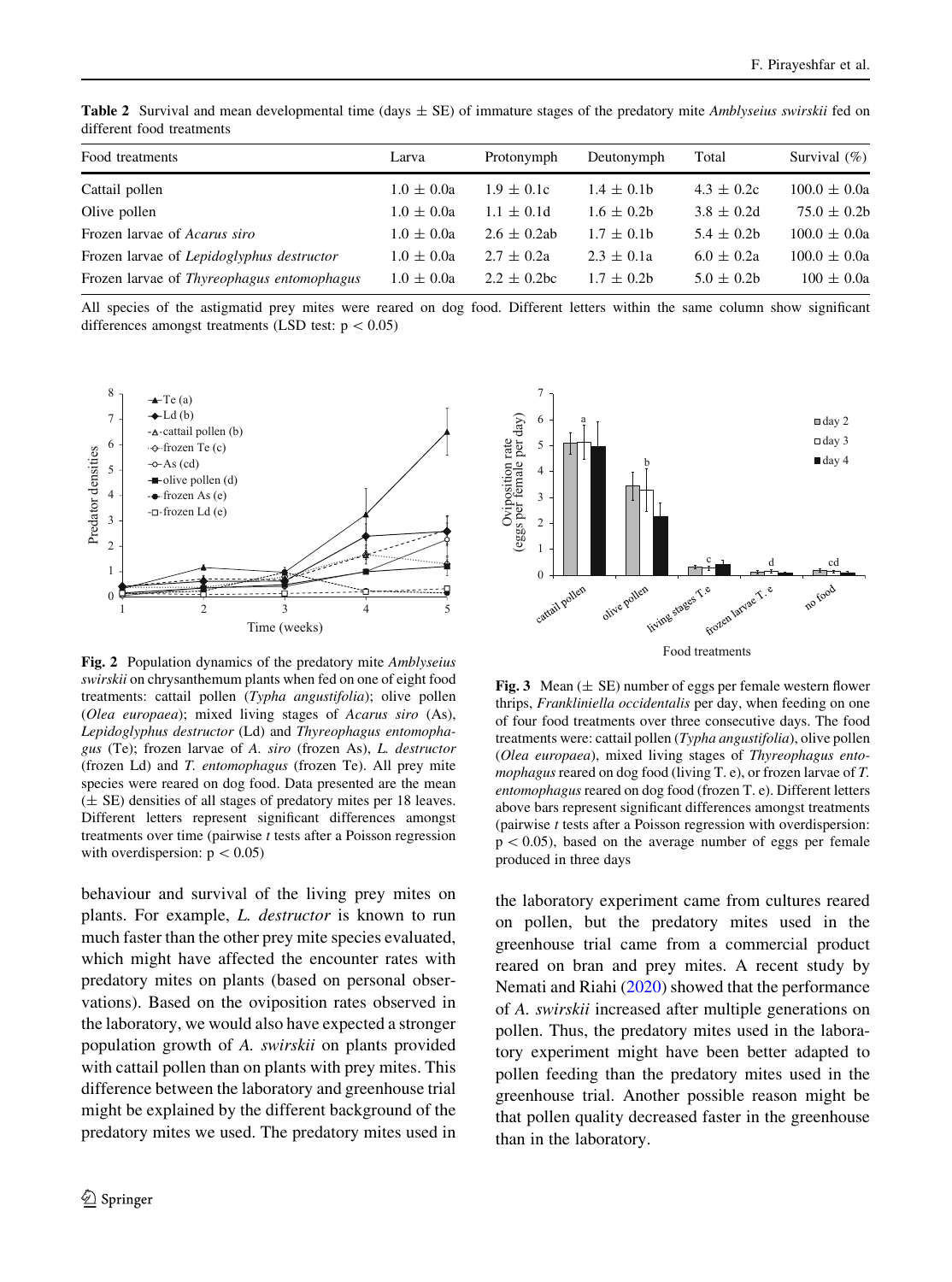Although prey mites have been used for decades in mass rearing systems (Ramakers and van Lieburg [1982\)](#page-10-0), little was known about their potential when applied on crops as supplemental food for predators. They have been introduced in crops, but always incidentally alongside predatory mite release, either in the carrier material applied directly to the crop or in slow-release rearing sachets (Calvo et al. [2015](#page-9-0)). Moreover, these combined releases of predatory and prey mites were mainly done with prey mite species that were optimal for mass rearing, although less suitable prey mite species have been included in slowrelease sachets to extend the release time (Bolckmans et al. [2013](#page-9-0)). Our results indicate that a wider range of prey mite species are suitable as a supplementary food source in crops than are suitable for mass rearing (predominantly the prey mite C. lactis; Calvo et al.  $2015$ ). Also the prey mite *T. putrescentiae* is suitable for supporting populations of A. swirskii, as shown in our previous study (Pirayeshfar et al. [2020](#page-10-0)), but can also cause feeding damage in young plants (Hiroshi [1991\)](#page-9-0). So this limitation makes it less suitable for releasing on crops. The differences between the suitability of prey mites for mass rearing systems compared with crop application may relate to the strong effects of accumulating defensive oils that occur at high prey mite densities (Midthassel et al. [2016\)](#page-10-0) in closed mass rearing systems, but are not apparent in small arenas in the laboratory or on plants where these volatiles are more diffused.

Reproduction of predatory mites was slightly better on the mites fed with dog food (protein-rich and fatrich diet) than on mites fed with bran (carbohydraterich diet) confirming our previous finding with T. putrescentiae (Pirayeshfar et al. [2020\)](#page-10-0). This indicates that a highly nutritious prey mite diet increases the nutritional value for predatory mites. Since recent studies proved that generalist predatory mites actively balance their diet by feeding on different prey sources (Marques et al. [2015\)](#page-10-0), providing high quality supplemental prey will be particularly important when other pests/prey are scarce but less important when other pests or prey are more abundant.

Frozen prey mite diets were evaluated as a possible alternative to the application of living prey mites into greenhouse crops. Frequent releases of high densities of living prey mites into crops may cause some risks for human health, since some studies indicate that astigmatid mites are able to survive in human body

parts and cause acariasis (Li et al. [2003\)](#page-10-0). This risk would be absent when applying dead mites into crops. Our previous study with T. putrescentiae showed that frozen larvae were a very suitable food source for A. swirskii in the laboratory, but it did not increase predator populations when added to plants (Pirayeshfar et al. [2020](#page-10-0)). In the present study we found similar effects for the prey mite species A. siro and L. destructor. Frozen diets based on larvae of these species showed good results in the laboratory but not on plants in the greenhouse. However, the results with frozen larvae of T. entomophagous were much better in the greenhouse achieving similar effects to cattail pollen and performing better than olive pollen. The laboratory experiment also showed faster juvenile development of A. swirskii on the frozen T. entomophagous diet compared with the frozen diets of L. destructor and A. siro. For this reason, it might be interesting to develop a supplemental food product based on frozen larvae of T. entomophagous, although provided living T. entomophagous clearly resulted in higher predatory mite densities.

A huge benefit of using prey mites as a food source for predatory mites compared with pollen or other supplemental food sources is the unsuitability of prey mites as a food source for thrips. Our laboratory experiment showed that neither living nor dead (frozen) T. entomophagous mites increased thrips reproduction compared with the absence of food entirely. As a result of the strong numerical response of predatory mites, pollen is not a risk for thrips, in most cases. However, when thrips densities are high and predator densities are low, supplemental pollen can lead to an increase in thrips numbers (van Rijn et al. [2002](#page-11-0); Leman and Messelink [2015](#page-10-0); Vangansbeke et al. [2016](#page-11-0)). While olive pollen was less suitable for thrips reproduction than cattail pollen, it was also less suitable for predatory mite development in the greenhouse trial, reducing its potential as a supplemental food.

A second benefit of using prey mites as supplementary food sources is the low cost of mass production. More biocontrol companies are selling prey mite products to support predatory mite populations in greenhouse crops, as a part of a 'standing army' strategy (Messelink et al. [2014](#page-10-0)). Applying prey mites may also have other unexpected positive effects for biological control by supporting a number of other natural enemy species. Many other predators are able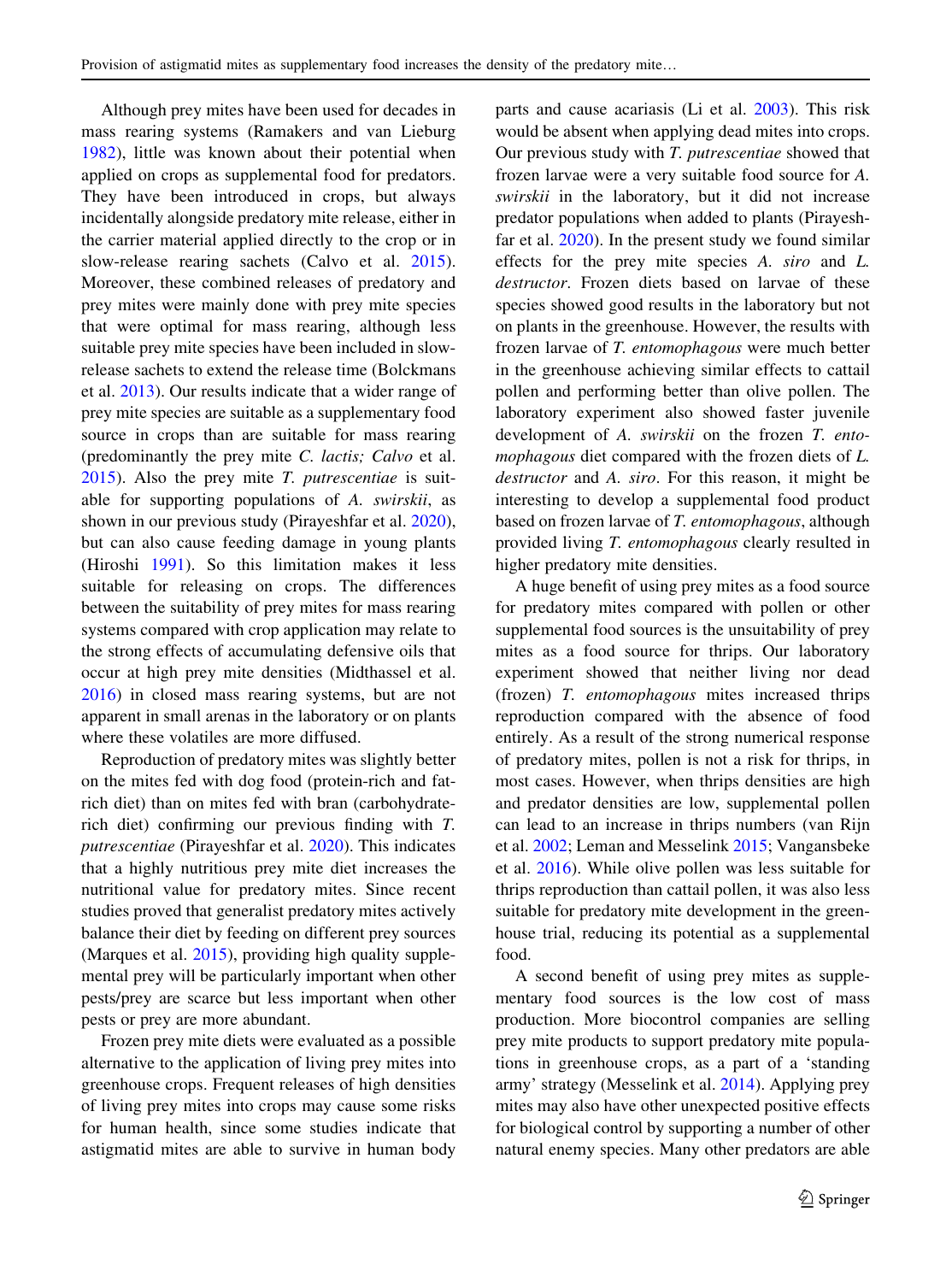<span id="page-9-0"></span>to prey and reproduce on astigmatid mites including: soil-dwelling predatory mites (Grosman et al. 2011; Munoz-Cardenas et al. [2017](#page-10-0)), anthocorid predatory bugs (Bonte et al. 2017; Bernardo et al. 2017), spiders and rove beetles (our personal observations). Overall, we believe that providing prey mites in crops is a very interesting approach for increasing predator numbers and enhancing biological control. Specifically, for A. swirskii we showed that the prey mite T. entomophagous is the most promising candidate when applied either as living mites or as frozen larvae.

Acknowledgements We thank Dr. J. Hubert of the Crop Research Institute in Czech Republic for sending the mite A. ovatus, Koppert Biological systems for providing the mites C. lactis, L. destructor, S. nesbitti and Bioline Agrosciences for providing T. entomophagus. We thank Ada Leman for her stimulating discussions and help in the greenhouse trial. Urmia University supported the research of the first author for her PhD thesis. Moreover, she received a scholarship from the Ministry of Science, Research and Technology of Iran to visit Wageningen University & Research in the Netherlands. The greenhouse trial was financially supported by the Dutch Topsector Horticulture & Starting Materials (Project KV 1605 081).

#### Declaration

Conflict of interest The authors declare that they have no conflict of interest.

Ethical approval The authors would state that they only worked with small arthropods (insects and mites) and the international guiding principles are not applicable for these organisms.

Open Access This article is licensed under a Creative Commons Attribution 4.0 International License, which permits use, sharing, adaptation, distribution and reproduction in any medium or format, as long as you give appropriate credit to the original author(s) and the source, provide a link to the Creative Commons licence, and indicate if changes were made. The images or other third party material in this article are included in the article's Creative Commons licence, unless indicated otherwise in a credit line to the material. If material is not included in the article's Creative Commons licence and your intended use is not permitted by statutory regulation or exceeds the permitted use, you will need to obtain permission directly from the copyright holder. To view a copy of this licence, visit <http://creativecommons.org/licenses/by/4.0/>.

# References

as biological control agents of chilli thrips, Scirtothrips dorsalis(Thysanoptera: Thripidae) on pepper. Biol Control 49:91–96

- Barbosa MFC, de Moraes GJ (2015) Evaluation of astigmatid mites as factitious food for rearing four predaceous phytoseiid mites (Acari: Astigmatina, Phytoseiidae). Biol Control 91:22–26
- Bernardo AMG, de Oliveira CM, Oliveira RA, Vacacela HE, Venzon M, Pallini A, Janssen A (2017) Performance of Orius insidiosus on alternative foods. J Appl Entomol 141:702–707
- Bolckmans KJF, van Houten YM (2006) Mite composition, use thereof, method for rearing the phytoseiid predatory mite Amblyseius swirskii, rearing system for rearing said phytoseiid mite and methods for biological pest control on a crop. WO Patent WO/2006/057,552
- Bolckmans KJF, van Houten YM, van Baal AE, Stam AT (2013) Phytoseiid predatory mite releasing system and method for production. World Patent WO/2013/043,050. Koppert B.V.
- Bonte M, van de Walle A, Conlong D, De Clercq P (2017) Eggs of Ephestia kuehniella and Ceratitis capitata, and motile stages of the astigmatid mites Tyrophagus putrescentiae and Carpoglyphus lactis as factitious foods for Orius spp. Insect Sci 24:613–622
- Buitenhuis R, Murphy G, Shipp L, Scott-Dupree C (2015) Amblyseius swirskii in greenhouse production systems: a floricultural perspective. Exp Appl Acarol 65:451–464
- Calvo FJ, Knapp M, van Houten YM, Hoogerbrugge H, Belda JE (2015) Amblyseius swirskii: what made this predatory mite such a successful biocontrol agent? Exp Appl Acarol 65:419–433
- Erban T, Rybanska D, Hubert J (2015) Population growth of the generalist mite Tyrophagus putrescentiae (Acari: Acaridida) following adaptation to high- or low-fat and high- or low-protein diets and the effect of dietary switch. Environ Entomol 44:1599–1604
- Faraji F, Janssen A, Sabelis MW (2002) Oviposition patterns in a predatory mite reduce the risk of egg predation caused by prey. Ecol Entomol 27:660–664
- Gerson U, Weintraub PG (2007) Mites for the control of pests in protected cultivation. Pest Manag Sci 63:658–676
- Grosman A, Messelink G, Groot Ed (2011) Combined use of a mulch layer and the soil-dwelling predatory mite Macrocheles robustulus (Berlese) enhance the biological control of sciarids in potted plants. IOBC/WPRS Bull 68:51–54
- Hiroshi N (1991) Studies on acarid mites (Acari, Astigmata) damaging vegetable plants. II: damage to vegetable seedlings. Jpn J Appl Entomol Zool 35:303–309
- Hoogerbrugge H, Yv H, Ev B, Bolckmans K (2008) Alternative food sources to enable establishment of Amblyseius swirskii (Athias-Henriot) on chrysanthemum without pest presence. IOBC/WPRS Bull 32:79–82
- Huang H, Xu XN, Lv JL, Li GT, Wang ED, Gao YL (2013) Impact of proteins and saccharides on mass production of Tyrophagus putrescentiae (Acari: Acaridae) and its predator Neoseiulus barkeri (Acari: Phytoseiidae). Biocontrol Sci Technol 23:1231–1244
- Hubert J, Stejskal V, Athanassiou CG, Throne JE (2018) Health hazards associated with arthropod infestation of stored products. Annu Rev Entomol 63:553–573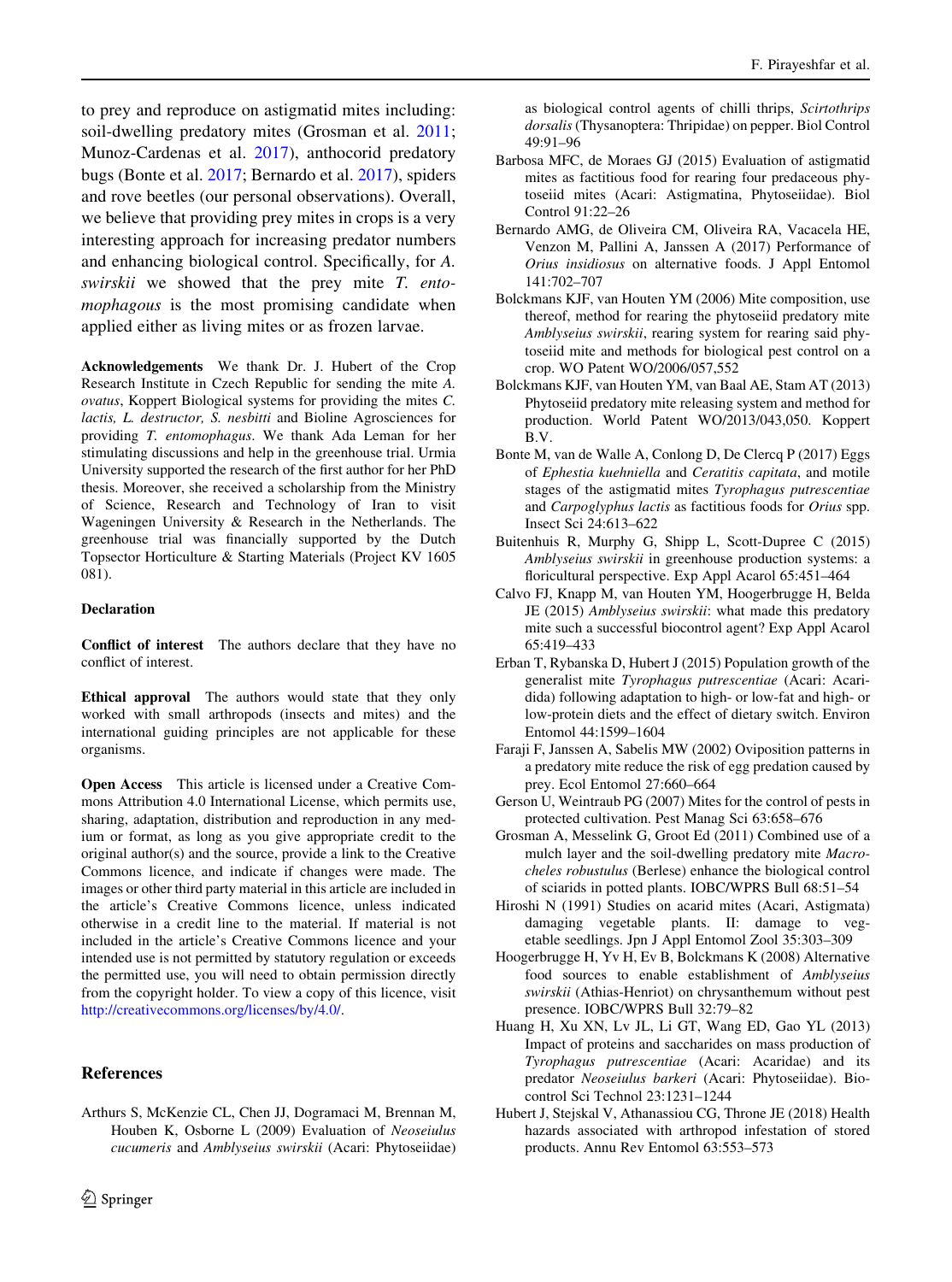- <span id="page-10-0"></span>Janssen A, Sabelis MW (1992) Phytoseiid life-histories, local predator-prey dynamics, and strategies for control of tetranychid mites. Exp Appl Acarol 14:233–250
- Janssen A, Sabelis MW (2015) Alternative food and biological control by generalist predatory mites: the case of Amblyseius swirskii. Exp Appl Acarol 65:413–418
- Johansson E, Johansson SGO, Vanhagehamsten M (1994) Allergenic characterization of Acarus siro and Tyrophagus putrescentiae and their cross-reactivity with Lepidoglyphus destructor and Dermatophagoides pteronyssinus. Clin Exp Allergy 24:743–751
- Kenward MG, Roger JH (1997) Small sample inference for fixed effects from restricted maximum likelihood. Biometrics 53:983–997
- Kumar V, Wekesa VW, Avery PB, Powell CA, McKenzie CL, Osborne LS (2014) Effect of pollens of various ornamental pepper cultivars on the development and reproduction of Amblyseius swirskii (Acari: Phytoseiidae). Fla Entomol 97:367–373
- Leman A, Messelink GJ (2015) Supplemental food that supports both predator and pest: a risk for biological control? Exp Appl Acarol 65:511–524
- Li CP, Cui YB, Wang J, Yang QG, Tian Y (2003) Acaroid mite, intestinal and urinary acariasis. World J Gastroenterol 9:874–877
- Marques RV, Sarmento RA, Lemos F, Pedro-Neto M, Sabelis MW, Venzon M, Pallini A, Janssen A (2015) Active prey mixing as an explanation for polyphagy in predatory arthropods: synergistic dietary effects on egg production despite a behavioural cost. Funct Ecol 29:1317–1324
- McCullagh P, Nelder JA (1983) Generalized linear models, 2nd edn. Chapman and Hall, London
- McMurtry JA, De Moraes GJ, Sourassou NF (2013) Revision of the lifestyles of phytoseiid mites (Acari: Phytoseiidae) and implications for biological control strategies. Syst Appl Acarol 18:297–320
- Messelink GJ, van Steenpaal SEF, Ramakers PMJ (2006) Evaluation of phytoseiid predators for control of western flower thrips on greenhouse cucumber. Biocontrol 51:753–768
- Messelink GJ, van Maanen R, van Steenpaal SEF, Janssen A (2008) Biological control of thrips and whiteflies by a shared predator: two pests are better than one. Biol Control 44:372–379
- Messelink GJ, Ramakers PMJ, Cortez JA, Janssen A (2009) How to enhance pest control by generalist predatory mites in greenhouse crops. In: Mason PG, Gillespie DR, Vincent C (eds) 3rd international symposium on biological control of arthropods, Christchurch, New Zealand. pp 309–318
- Messelink GJ, van Maanen R, van Holstein-Saj R, Sabelis MW, Janssen A (2010) Pest species diversity enhances control of spider mites and whiteflies by a generalist phytoseiid predator. Biocontrol 55:387–398
- Messelink GJ, Bennison J, Alomar O, Ingegno BL, Tavella L, Shipp L, Palevsky E, Wäckers FL (2014) Approaches to conserving natural enemy populations in greenhouse crops: current methods and future prospects. Biocontrol 59:377–393
- Midthassel A, Leather SR, Baxter IH (2013) Life table parameters and capture success ratio studies of Typhlodromips swirskii (Acari: Phytoseiidae) to the factitious prey

Suidasia medanensis (Acari: Suidasidae). Exp Appl Acarol 61:69–78

- Midthassel A, Leather S, Wright DJ, Baxter IH, Farman DI, Cork A (2016) An astigmatid defence volatile against a phytoseiid mite. Entomol Exp Appl 158:97–107
- Munoz-Cardenas K, Ersin F, Pijnakker J, van Houten Y, Hoogerbrugge H, Leman A, Pappas ML, Duarte MVA, Messelink GJ, Sabelis MW, Janssen A (2017) Supplying high-quality alternative prey in the litter increases control of an above-ground plant pest by a generalist predator. Biol Control 105:19–26
- Nemati A, Riahi E (2020) Does feeding on pollen grains affect the performance of Amblyseius swirskii (Acari: Phytoseiidae) during subsequent generations? Bull Entomol Res 110:449–456
- Nemati A, Riahi E, Moghadam AK, Gwiazdowicz DJ, Bahari MR, Amini P (2019) Comparison of different pollen grains and a factitious prey as food sources for Amblyseius swirskii (Acari: Phytoseiidae). Syst Appl Acarol 24:2427–2438
- Nguyen DT, Vangansbeke D, Lu X, De Clercq P (2013) Development and reproduction of the predatory mite Amblyseius swirskii on artificial diets. Biocontrol 58:369–377
- Nomikou M, Janssen A, Schraag R, Sabelis MW (2002) Phytoseiid predators suppress populations of Bemisia tabaci on cucumber plants with alternative food. Exp Appl Acarol 27:57–68
- Nomikou M, Sabelis MW, Janssen A (2010) Pollen subsidies promote whitefly control through the numerical response of predatory mites. Biocontrol 55:253–260
- Pijnakker J, Arijs Y, Souza Ad, Cellier M, Wackers F (2016) The use of Typha angustifolia (cattail) pollen to establish the predatory mites Amblyseius swirskii, Iphiseius degenerans, Euseius ovalis and Euseius gallicus in glasshouse crops. IOBC/WPRS Bull 120:47–54
- Pirayeshfar F, Safavi SA, Sarraf Moayeri HR, Messelink GJ (2020) The potential of highly nutritious frozen stages of Tyrophagus putrescentiae as a supplemental food source for the predatory mite Amblyseius swirskii. Biocontrol Sci Technol 30:403–417
- Ramakers PMJ, van Lieburg MJ (1982) Start of commercial production and introduction of Amblyseius mckenziei Sch. & Pr. (Acarina: Phytoseiidae) for the control of Thrips tabaci Lind. (Thysanoptera: Thripidae) in glasshouses. Med Fac Landbouw Rijksuniv Gent 47:541–545
- Riahi E, Fathipour Y, Talebi AA, Mehrabadi M (2017) Natural diets versus factitious prey: comparative effects on development, fecundity and life table of Amblyseius swirskii (Acari: Phytoseiidae). Syst Appl Acarol 22:711–723
- Sabelis MW (1990) How to analyse prey preference when prey density varies? a new method to discriminate between effects of gut fullness and prey type composition. Oecologia 82:289–298
- Schliesske J (1981) Ueber die technik der massenanzucht von raubmilben (Acari: Phytoseiidae) unter kontrollierten bedingungen. Med Fac Landbouw Rijksuniv Gent 46:511–517
- Simoni S, Nannelli R, Goggioli D, Guidi S, Castagnoli M (2006) Biological and demographic parameters of Neoseiulus californicus (McGregor) (Acari Phytoseiidae) reared on two astigmatid mites. Redia 89:59–63